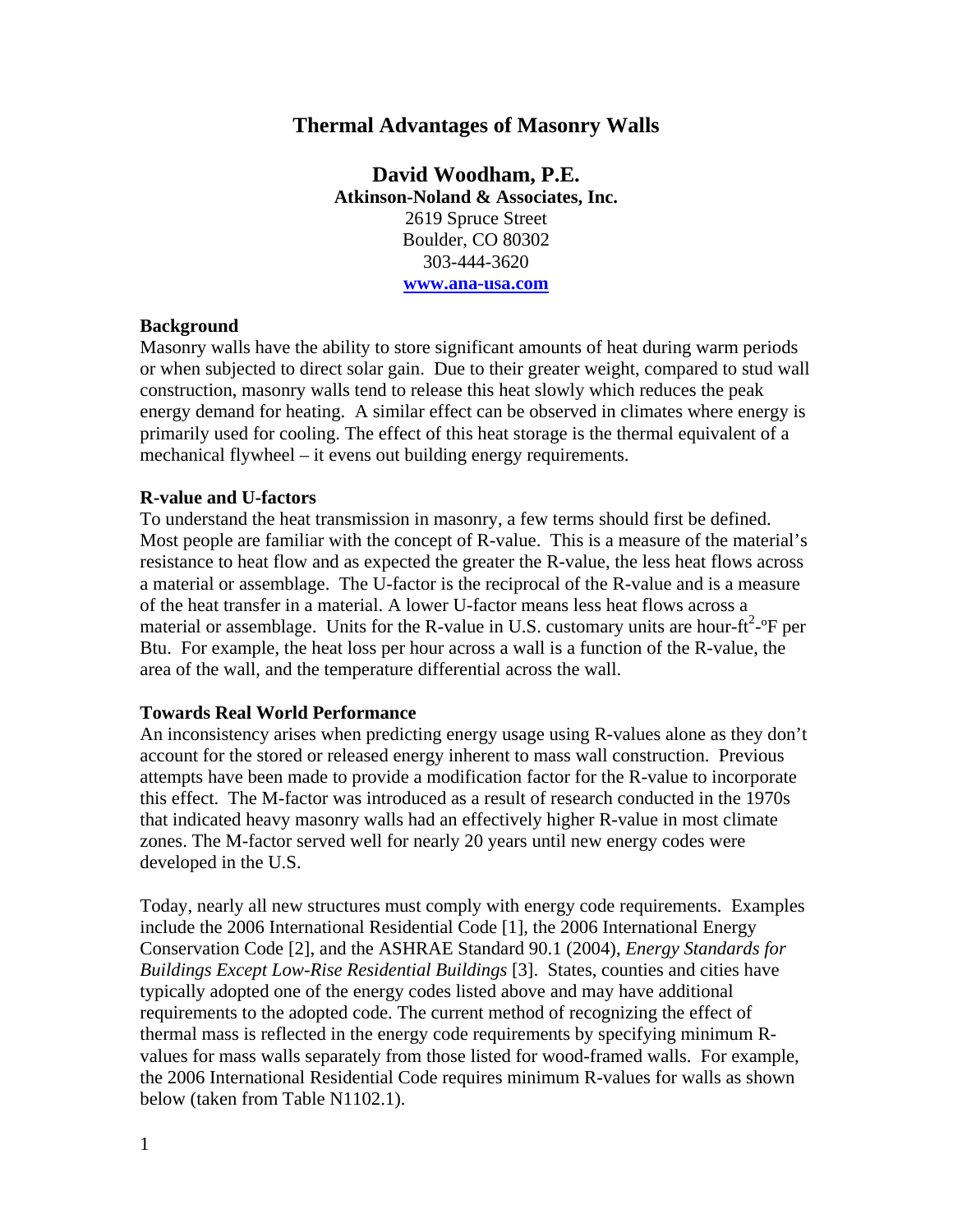Table 1. Minimum R-values for mass and wood framed walls (excerpted from Table N1102.1, 2006 International Residential Code).

| Zone  | Minimum R-value for mass<br>exterior walls $\left(\text{hr}\cdot\text{ft}^{2}\cdot{}^{\text{o}}\text{F/Btu}\right)$ | Minimum R-value for wood frame<br>exterior walls $\text{(hr}\cdot\text{ft}^2\cdot\text{P/Btu)}$ |
|-------|---------------------------------------------------------------------------------------------------------------------|-------------------------------------------------------------------------------------------------|
|       |                                                                                                                     |                                                                                                 |
|       |                                                                                                                     |                                                                                                 |
|       |                                                                                                                     |                                                                                                 |
|       |                                                                                                                     |                                                                                                 |
|       |                                                                                                                     |                                                                                                 |
|       |                                                                                                                     |                                                                                                 |
| and 8 |                                                                                                                     |                                                                                                 |



Figure 1. Zone map for ASHRAE and 2006 International Residential Code designations. The heavy line interior to the west coast designates the border between marine(C) and dry (B) climates. The heavy line east of the rocky mountains designates the border between dry (B) and moist (A) climates. (Reference xx)

From the table and the map, it is apparent the effect of thermal mass in masonry walls is most dramatic in temperate to moderate climates. In severe climates, the effect of thermal mass is less apparent.